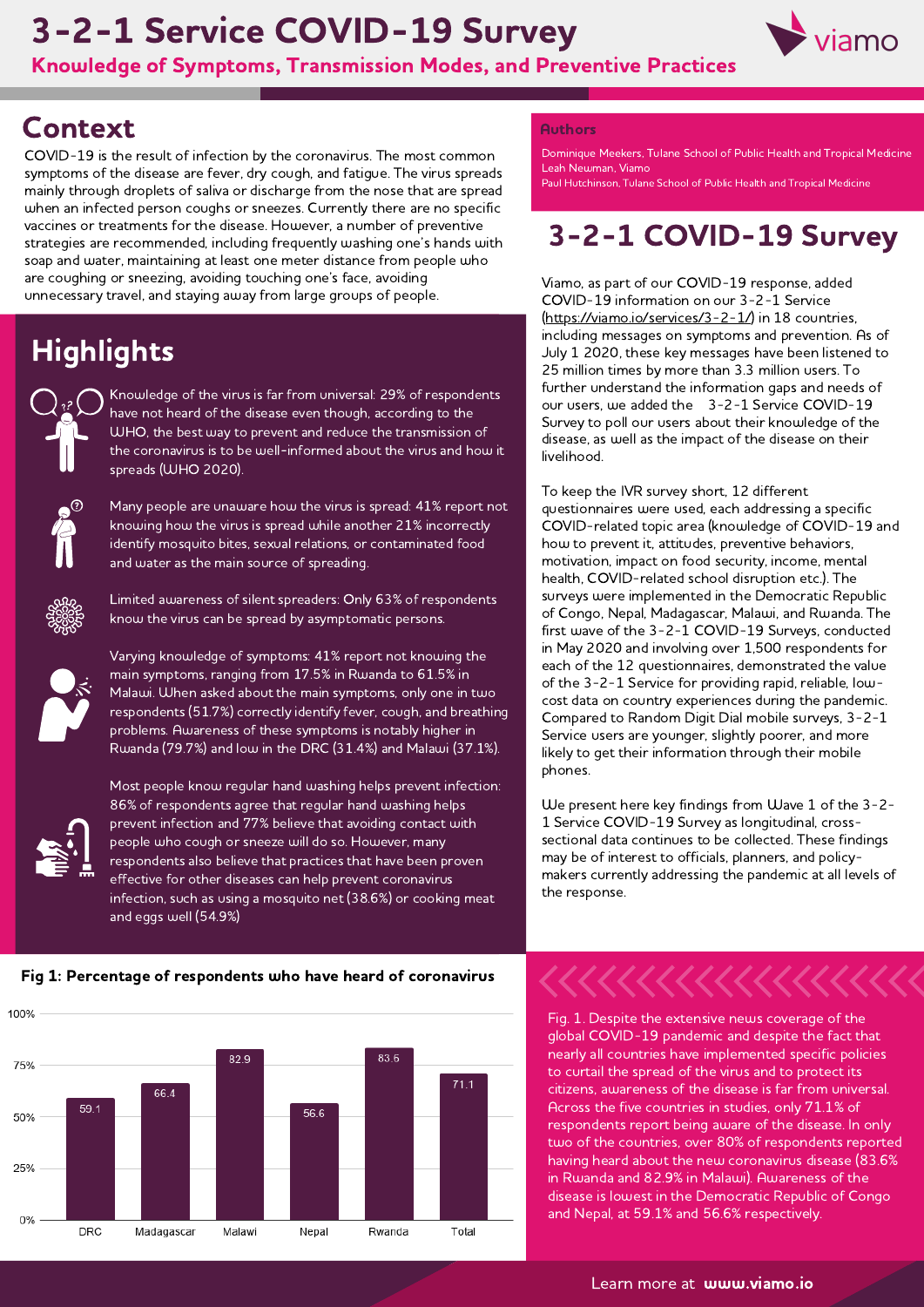



Fig 2: Percentage who report the main way coronavirus spreads

Fig. 2. Consistent with the fairly low awareness of COVID-19, many people have <sup>a</sup> poor understanding of how the virus spreads. When asked the main way the virus spreads, only 38.3% responded it is spread through droplets from infected people coughing or sneezing. Rwanda is the only country where over half of respondents (65.8%) reported that the virus is transmitted through infected people coughing or sneezing. In the DRC and Nepal less than one in four respondents were aware of this transmission mode (15.4% and 23.0%, respectively). For all countries combined, <sup>a</sup> notable proportion of respondents reported they believe the virus is transmitted through mosquito bites (10.3%), sexual relations (7.1%), or contaminated food and unclean water (3.3%).



Fig. 3. Only six in ten respondents (63.1%) believe that the coronavirus can be spread by people who do not have any symptoms of the diseases. Awareness that the virus can be spread by asymptomatic people is over 60% in four of the five countries (DRC, Madagascar, Malawi, and Rwanda), but only 58.0% in Nepal.

63.1% of respondents believe that the coronavirus can be spread by asymptomatic people







Fig. 4. When asked about the main symptoms of the coronavirus disease, over half of respondents (51.7%) replied that the symptoms are fever, cough, and breathing problems. Awareness of these symptoms is notably higher in Rwanda (79.7%) and very low in the DRC (31.4%) and Malawi (37.1%). The percentage who report not knowing the symptoms ranges from 61.5% in Malawi and 56.5% in the DRC to <sup>a</sup> low of 17.5% in Rwanda. Across the five countries, only <sup>a</sup> small fraction of respondents believe that the main symptoms include rash and skin irritations (4.8%) or vomiting and diarrhea (3.0%).



of respondents replied that the symptoms are fever, cough, and breathing problems. 51.7%